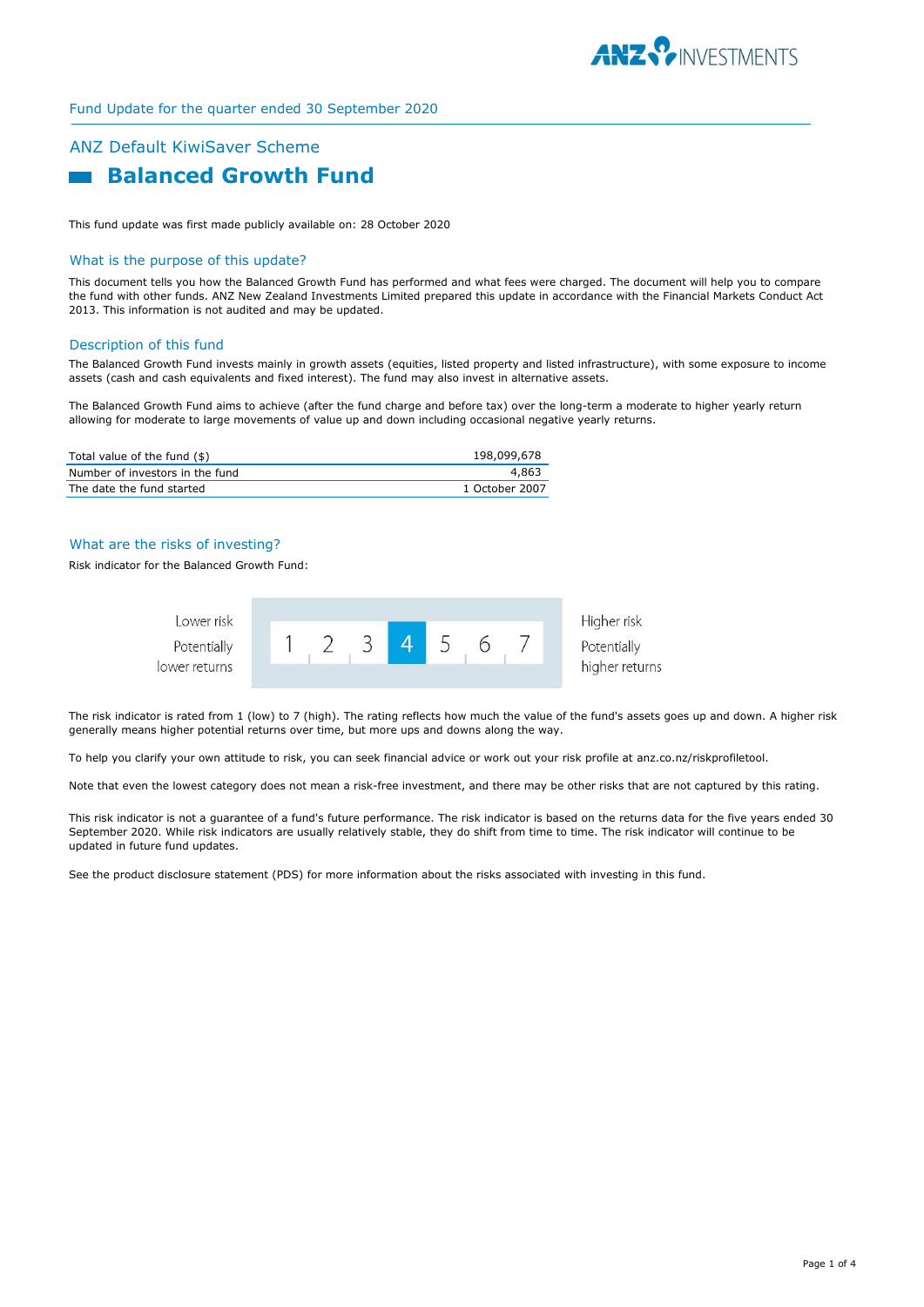# How has the fund performed?

|                                               | Average over past<br>five years | Past year |
|-----------------------------------------------|---------------------------------|-----------|
| Annual return                                 |                                 |           |
| (after deductions for charges and tax)        | 6.61%                           | 2.70%     |
| Annual return                                 |                                 |           |
| (after deductions for charges but before tax) | 7.84%                           | 4.00%     |
| Market index annual return                    |                                 |           |
| (reflects no deduction for charges and tax)   | 8.71%                           | $4.00\%$  |

The market index annual return is calculated using the target investment mix and the indices of each asset class.

Additional information about the market index is available in the statement of investment policy and objectives on the offer register at www.disclose-register.companiesoffice.govt.nz.



# **Annual return graph**

This shows the return after fund charges and tax for each of the last 10 years ending 31 March. The last bar shows the average annual return for the last 10 years, up to 30 September 2020.

**Important:** This does not tell you how the fund will perform in the future.

Returns in this update are after tax at the highest prescribed investor rate (PIR) of tax for an individual New Zealand resident. Your tax may be lower.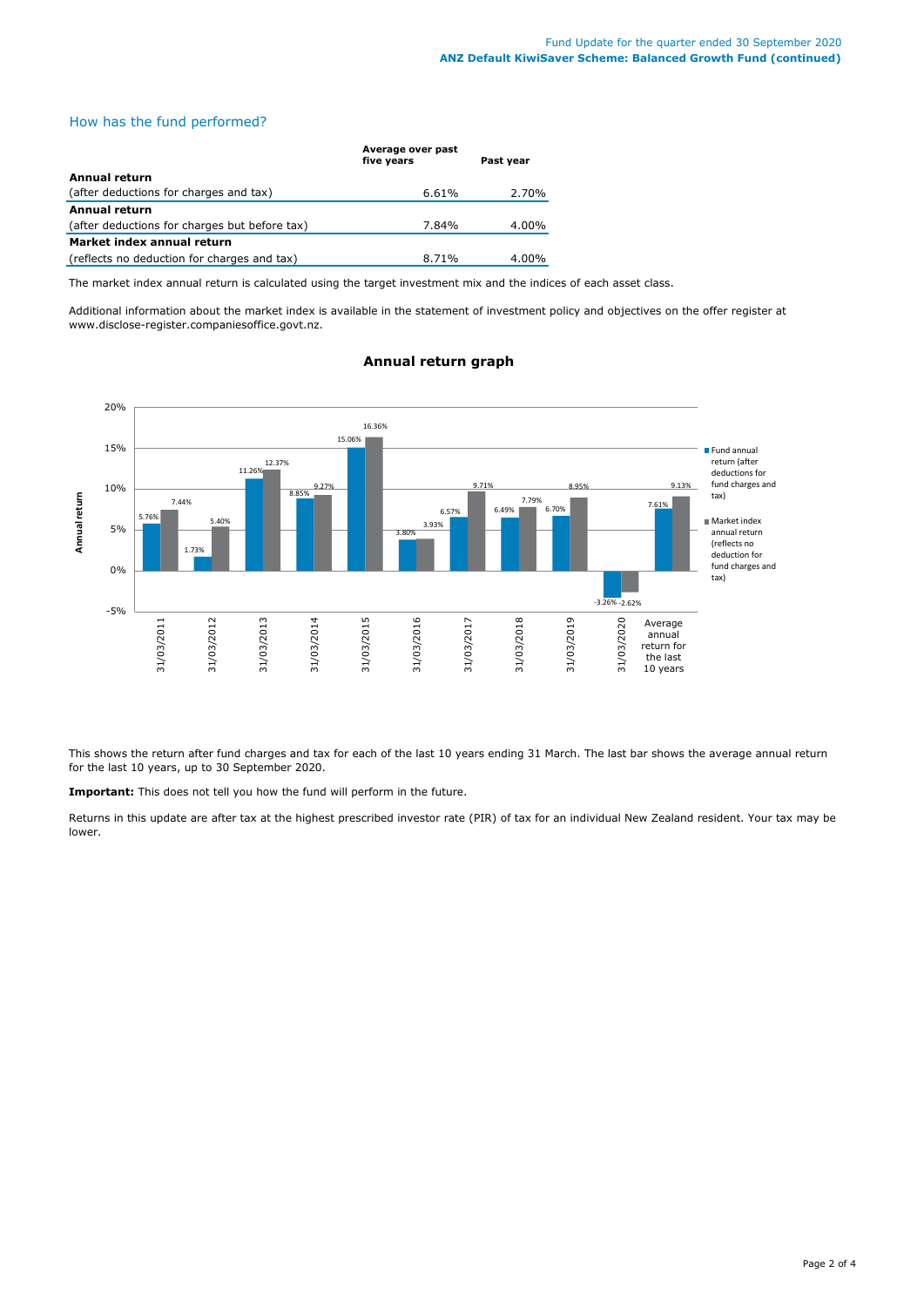#### What fees are investors charged?

Investors in the Balanced Growth Fund are charged fund charges. In the year to 31 March 2020 these were:

|                                             | % of net asset value          |
|---------------------------------------------|-------------------------------|
| Total fund charges <sup>1</sup>             | 1.02%                         |
| Which are made up of:                       |                               |
| Total management and administration charges | 1.02%                         |
| Including:                                  |                               |
| Manager's basic fee                         | 0.95%                         |
| Other management and administration charges | $0.07\%$                      |
| <b>Total performance based fees</b>         |                               |
|                                             | Dollar amount per<br>investor |
| <b>Other charges</b>                        |                               |
| Membership fee <sup>2</sup>                 | \$18                          |

Investors are not currently charged individual action fees for specific actions or decisions (for example, for withdrawing from or switching funds). See the PDS for more information about Scheme fees.

Small differences in fees and charges can have a big impact on your investment over the long term.

#### Example of how this applies to an investor

Sarah had \$10,000 in the fund at the start of the year and did not make any further contributions. At the end of the year, Sarah received a return after fund charges were deducted of \$270 (that is 2.70% of her inital \$10,000). Sarah also paid \$18 in other charges. This gives Sarah a total gain after tax of \$252 for the year.

# What does the fund invest in?

**Actual investment mix<sup>3</sup> Target investment mix<sup>3</sup>**

This shows the types of assets that the fund invests in. This shows the mix of assets that the fund generally intends to invest in.